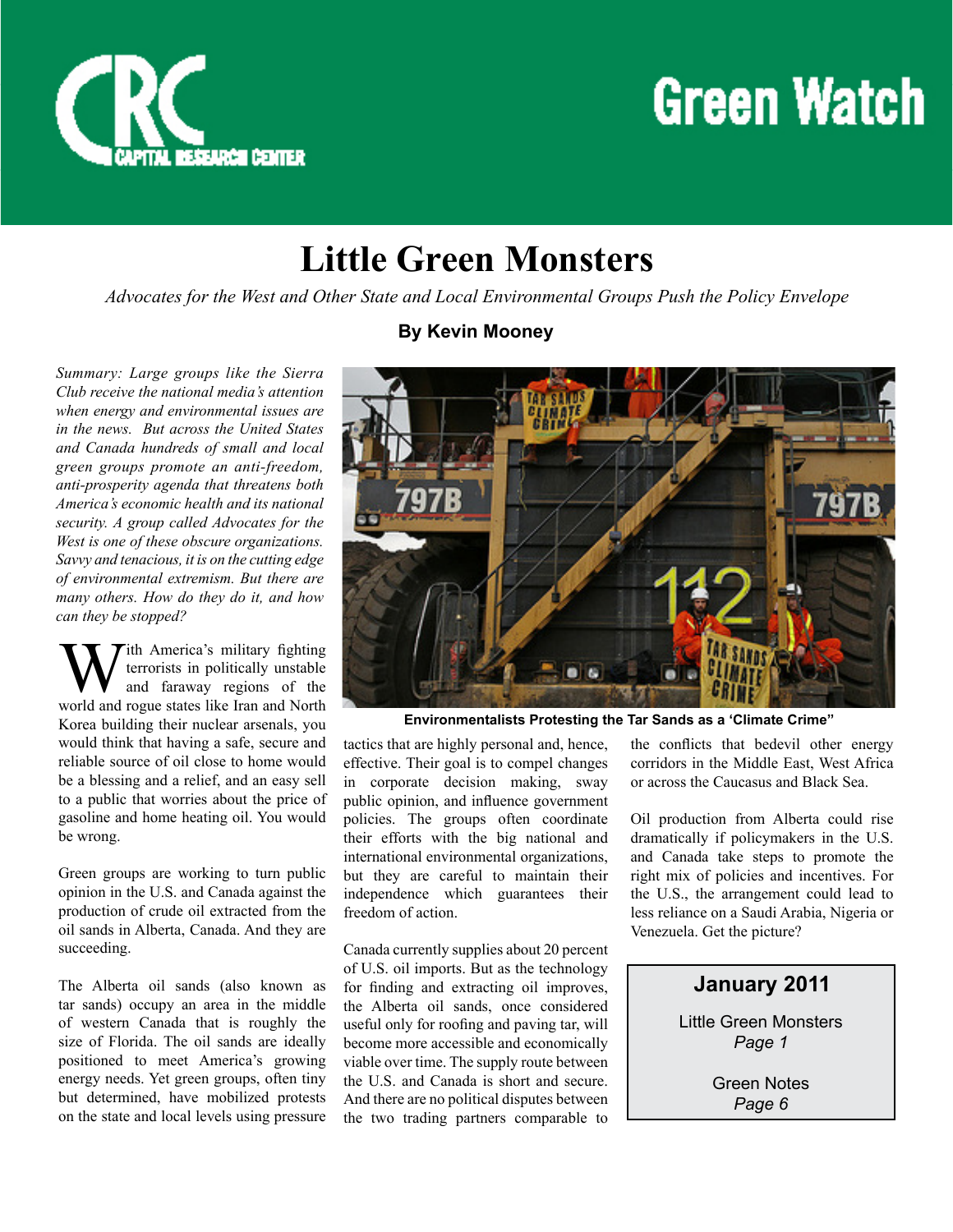But, as is frequently the case, policies that benefit America's economy and national security are abhorrent to green groups. In September 2009 Greenpeace activists from Canada, the U.S. and France grabbed lots of press coverage by chaining themselves to a gigantic dump truck at Shell's Albian mine, located just north of Fort McMurray in Alberta. The activists were protesting President Obama's meeting with Canadian Prime Minister Stephen Harper in Washington D.C. "Tar Sands: Climate Crime" read one of their signs.

#### **Advocates for the West**

One little-known green group has attracted much less media attention than Greenpeace, but it has proven to be a powerful adversary of Alberta oil producers. Advocates for the West, which is based in Boise, Idaho, has adopted a shrewd and carefully calibrated legal strategy that has prevented such oil giants as ConocoPhillips and Imperial Oil (an Exxon Mobil affiliate) from sending truckloads of heavy equipment through Idaho and Montana and into Alberta where it will be used to extract crude oil from the oil sands. The organization has filed suit arguing that when the Idaho Department of Transportation (ITD), which approved the shipment of Conoco oil drums through the state, was in violation its own "10 minute delay rule." This is a state regulation that says trucks carrying oversized loads of equipment cannot delay traffic by more than ten minutes.

Conoco acknowledges that in some

**Editor:** Matt Patterson **Publisher:** Terrence Scanlon **Address:** 1513 16th Street, NW Washington, DC 20036-1480 **Phone:** (202) 483-6900 **Email:** mpatterson@capitalresearch.org **Website:** www.capitalresearch.org

**Green Watch** is published by Capital Research Center, a non-partisan education and research organization classified by the IRS as a 501(c)(3) public charity. Reprints are available for \$2.50 prepaid to Capital Research Center.

instances its oversized loads could delay traffic by as much as 15 minutes. But it notes that Idaho and Montana transportation officials have expressed confidence that state roads can handle the company's shipments by making certain modifications, which include constructing additional road pullouts along the route and adjusting power lines. The state's plans also call for the truck loads to be moved intermittently and only at night so that local and tourist traffic will not be inconvenienced.

The proposed route the trucks will take from the Columbia River port of Lewiston, Idaho goes across 175 miles of Idaho and 335 miles of Montana, and it would alleviate many logistical challenges. But should Advocates for the West prevail in court, the oil companies could be forced to ship their heavy equipment, manufactured in factories in Asia, through the Panama Canal to overland routes accessed from the ports of Houston or New Orleans.

Advocates for the West has allied itself with local residents and tourism groups to claim that the transportation plan adopted by the oil companies and the states will irrevocably harm some of the West's most beautiful scenic areas. For instance, one video called "Top 20 Reasons Why Highway 12 is Special" can be found at FightingGoliath.org. It suggests that landscapes depicted in the 1992 Robert Redford film "A River Runs Through It" will be ruined as trucks carrying massive loads plow their way along a meandering scenic road, turning it into an industrial transportation corridor.

Last month the Idaho Supreme Court heard both sides present their case, but a final decision date is not known at the time this report was filed. Conoco attorneys requested an immediate ruling against the plaintiffs, arguing that they failed to prove that IDT officials did not properly consider the public's need for safety and convenience. However, an administrative hearing officer denied this request.

The current court case only addresses four truckloads of equipment that Conoco proposes to move between Lewiston, Idaho and Billings, Montana. But there is no escaping the potential fallout for Exxon—

or for any other company that wants to transport oil industry equipment to Canada. Exxon's Canadian affiliate initially planned to begin the transport of certain equipment modules last October. But, as Pius Rolheiser, a spokesman for Imperial Oil was forced to explain to the press:

"It's too early to talk about what potential implications the decision has for our project until we have more clarity from the Idaho Department of Transportation on what the Conoco hearings will look like."

Exxon/Imperial Oil seeks permits to haul some two hundred so-called "mega-loads" shipped through Idaho into Montana and then some 700 miles north of the U.S. border to the Kearl Oil Sands in Alberta, Canada. Laurence (Laird) Lucas, the executive director and founder of Advocates for the West and the lead plaintiff lawyer in the Conoco case, has said his group will follow its Conoco legal strategy to oppose Imperial's plan.

"I think it (Imperial Oil) will be directly affected by this," said Lucas. "We'll certainly be making similar motions." Lucas is a 1986 graduate of Yale Law School who has built a reputation as an environmental lawyer. He has said he paid off his law school debts by becoming a San Francisco corporate lawyer and then redeemed himself by running the Boise office of the Land and Water Fund of the Rockies (now Western Resource Advocates, 2009 revenue: \$4 million) from 1993 to 2002. In 2000 Lucas teamed with famed Jackson, Wyoming trial lawyer Gerry Spence in stopping a proposed \$1.2 billion nuclear waste incinerator in eastern Idaho.

"Obviously we're watching and awaiting the outcome of that (Idaho court) situation," Rolheiser, the Imperial spokesman, told an interviewer. "From our perspective, the only 'blight' on tourism that would occur from this would be a tourist driving by might see one of these modules parked during the daylight hours." He doubted this would impact area tourism.

But there's no disputing the impact a court ruling against Conoco would have on the economy of the Route 12 region of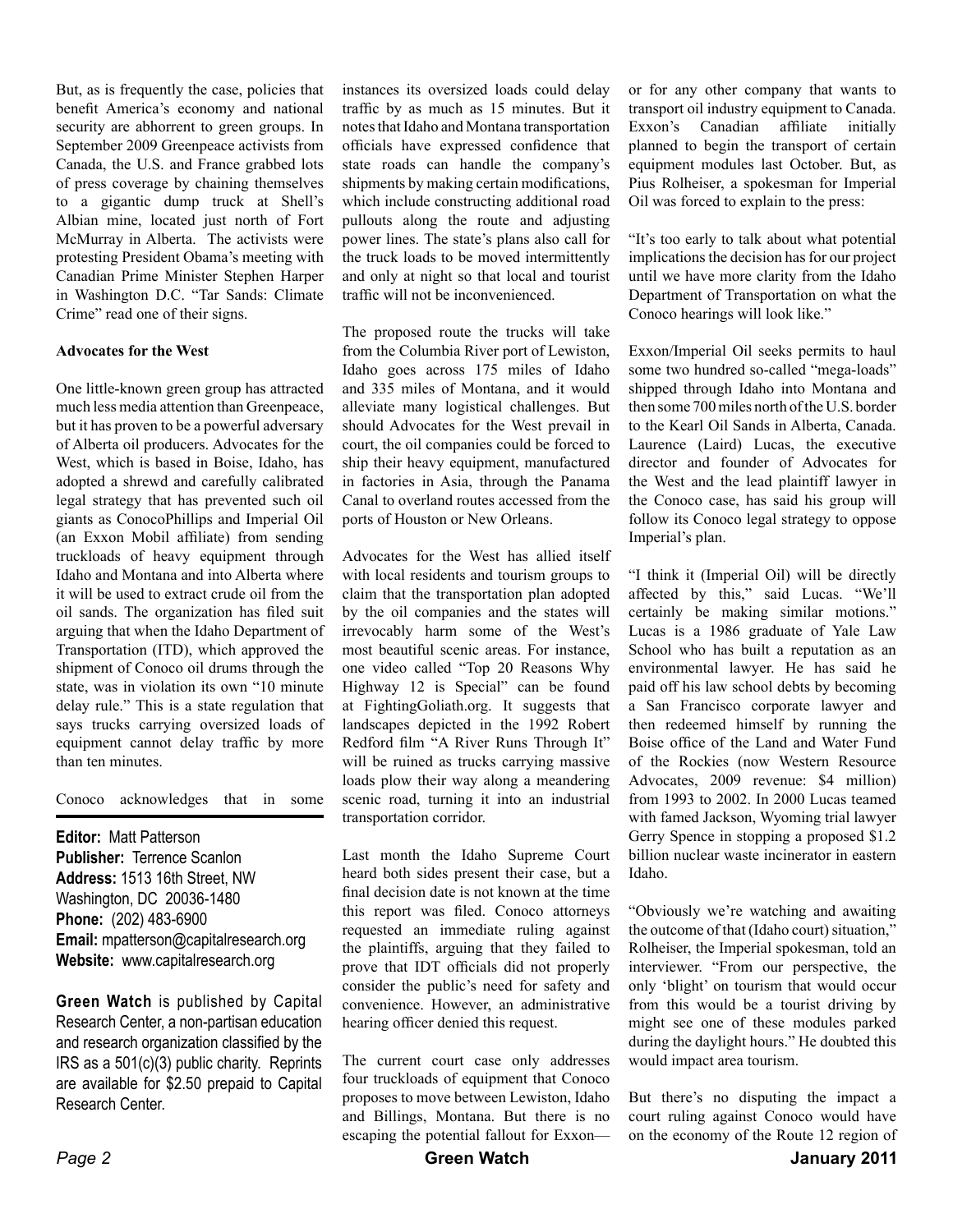northern Idaho and northwestern Montana. Industry groups have compiled key facts and figures available on the website Drive Our Economy.org. They show that transportation on Rte. 12 provides \$1.8 billion annually to the area economy and that delaying oversized shipments could cost the region \$80 million.

These figures and other data supporting the companies' position have not found their way into media reports. Erik Stidham, a ConocoPhillips attorney, says the company has worked for three years with the state to ensure the loads can be hauled safely and at a minimal risk to public safety and convenience. He also points out that the highways, even those with scenic qualities, are designed for commercial purposes: "The reality is there are no commercial restrictions placed on this activity. This is a working road that reflects commercial use."

Conoco says the setbacks have cost it \$2.5 million to date and additional losses could go as high as \$40 million if it cannot truck its coke drums to Billings by next spring. This industry has found it hard to circulate its side of the story. That may be because Lucas's tiny group, Advocates for the West, has successfully drowned out opposing arguments by integrating its legal filings with public petitions and inexpensive youtube videos, blogposts, and website archives of news stories and interviews.

With a staff of ten (five of them lawyers), Advocates for the West has attracted the attention of liberal-leaning philanthropic foundations that have rewarded it with a steady stream of contributions. For instance, Advocates for the West received \$100,000 in 2002 and \$155,000 in 2004 from the LaSalle Adams Fund in New York City (2008 assets: \$25 million). The Good Works Institute, funded by Sun Valley, Idaho philanthropist Ann Down, contributed \$125,000 in 2003 and \$116,508 in 2005. Seattle's Bullitt Foundation (2009 assets: \$90 million) gave \$42,000 in 2003, \$40,000 in 2004 and \$40,000 in 2005. Bullitt is a significant donor to environmental causes. Established in 1952 by a founder of Seattle's King Broadcasting Company, its current president is Earth Day founder Denis Hayes. Portland, Oregon's Lazar

Foundation (2008 assets: \$20 million) gave \$15,000 in 2004, \$20,000 in 2005, \$20,000 in 2006, \$20,000 in 2007 and \$30,000 in 2008.

The most recently available IRS 990 tax form shows Advocates of the West had a mere \$740,000 in revenue in 2008. But because Lucas is well-known in the world of environmental litigation he should be able to tap funding support for his organization's legal activities whenever it's necessary.

#### **How Small Environmental Groups Exercise Great Power**

If environmental groups like Advocates for the West have their way, green pressure will prevail over economic development and individual rights in the U.S. and Canada and can even harm U.S. national security. In pursuit of their goals environmental groups have assembled a "tool-kit" of capacities. It combines litigation with lobbying support for regulation at all levels of government. It teaches activists how to solicit and make grants to nonprofits and government agencies, and how to balance public protests with private deal-making. The common denominators are disdain for economic development and an almost religious passion for "the environment."

Local green groups may engage in scary talk as if they were prepared to take "all means necessary," but they frequently act with careful deliberation in ways that show a savvy understanding of how to use existing political and legal processes to advance their agenda.

For instance, in 2001, just two weeks before the 9/11 terrorist attacks, Greenpeace, the Natural Resources Defense Council (NRDC), Physicians for Social Responsibility and a slew of Alaska-based groups filed a lawsuit against the Pentagon to halt the siting of ground-based missile defenses in Alaska. The lawsuit argued that the 1969 National Environmental Policy Act (NEPA) required the federal government to file an Environmental Impact Statement (EIS) before any missile siting or testing could take place. The groups asked a federal judge to issue an injunction blocking construction of the test range.

The green groups did not get their injunction. But in light of North Korea's recent belligerence and the threat from other rogue nations and terrorist groups eager to gain control of nuclear weapons, it is clear that the importance of maintaining operational anti-missile facilities can't be overstated. Yet many nonprofit groups seek to frustrate U.S. national security by filing endless lawsuits claiming violations of environmental protection.

Rep. Cathy McMorris Rodgers, who represents eastern Washington state in the U.S. House of Representatives, has chaired a congressional task force to reform NEPA. In an interview she said, "Unfortunately, the law has been used to delay and ultimately halt projects through extensive litigation, and this is not good policy. The law began with just a few paragraphs but grew into hundreds of pages of regulations and there are now thousands of court cases. It has become very tangled."

McMorris Rodgers recognizes the source of environmentalists' power. Congress has created limitless opportunities for legal and regulatory mischief-making in the name of protecting the environment. By giving agencies broad rulemaking authority, the federal government has opened the door to endless legal appeals by hundreds of environmental nonprofits. These groups are funded not only by foundations and wealthy donors but by taxpayers through court-ordered legal fees and settlements.

Rodgers' Washington State is itself replete with small and obscure but aggressive green groups bent on limiting the right to economic development. Removing the right to economic development for private and public lands is a key tool for these groups.

Take, for instance, the Community Alliance to Reach Out and Engage (CARE), which claimed a Renton businessman endangered a nearby wetland by seeking to open a car sales business. It persuaded the city council to overturn its position allowing the business. CARE President Gwendolyn High is also administrative director of the Washington Wildlife and Recreation Coalition (WWRC). It has secured over a billion dollars in state and federal grants during the past 20 years. WWRC "invests" over \$35 million a year in land acquisition

#### **January 2011 Green Watch** *Page 3*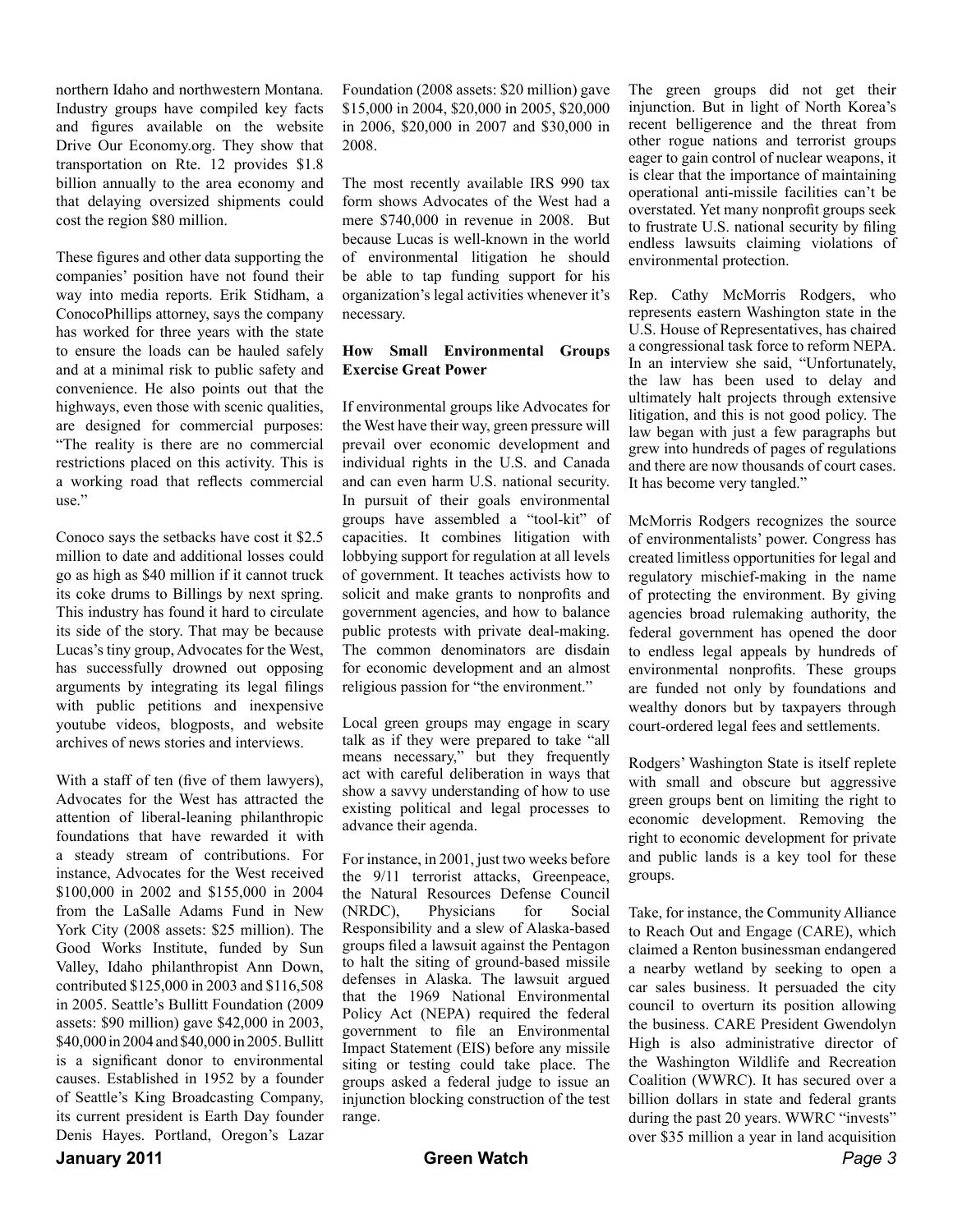using taxpayer funds for parks and conservation easements. It also partners with the Cascade Land Conservancy (CLC), a land trust whose Transfer of Development Rights program has shielded thousands of acres of potentially profitmaking (and taxpaying) property through the use of conservation easements.

Other Washington state-based groups with similar goals include People for Puget Sound, Jefferson Land Trust, North Olympic Land Trust, Washington Wilderness Coalition, the Washington Environmental Council, Earthshare of Washington, and Conservation Northwest.

Green land grab schemes are not limited to the American West. The Clearfield County Natural Heritage Inventory is produced by the nonprofit Western Pennsylvania Conservancy (WPC) (2008 assets: \$74.5 million). The inventory, which lists dozens of county areas deemed to be of "ecological significance" or possessing "biological diversity," was funded by a grant from several Pennsylvania state government agencies, and it is made available to the county's planning office.

Warns private property advocate Dale Anderson: "This has the potential to shut down any natural resource production in the state, county by county. The WPC is actively gathering up large tracts of private lands and flipping those lands to either the Allegheny National Forest, the Pennsylvania Dept of Conservation & Natural Resources, the Pennsylvania Fish Commission, or the Pennsylvania Game Commission. They also actively pursue Conservation Easements and "inholdings" to existing Pennsylvania government lands."

#### **On the Doorstep of Montana Widows**

One notable state-level group of this type is the Sonoran Institute, headquartered in Bozeman, Montana. Kerry White, a fourth generation resident in the Gallatin Valley and an executive board member with Citizens for Balanced Use, describes Sonoran's tactics:

"They come into small counties and put up money that is used to formulate land planning documents like `Transfer Development Rights,' Cluster Development,' 'Model Subdivision Regulations' and use false studies and science to promote their agenda," he explained. "Counties buy into this because of the money given by Sonoran."

 "I have seen them on the doorstep of widows within a week of their spouse dying to promote placing conservation easements on private property," White continued. "I have been at meetings where Sonoran has solicited money from the Nature Conservancy by telling them how their skills can take control of private property through the methods I have just described. Yes, the Sonoran Institute is a very dangerous organization."

Another Montana group worth watching is the Montana Wilderness Association. The wife of its past president has been elected to the state's Supreme Court, observes Tim Ravndal, a local Tea Party activist. Beth Baker, who will join the Montana Supreme Court this month is married to Tim Baker, the Association's former executive director. She raised money for her successful judicial campaign from environmental groups, according to Citizens for Balanced Use.

"We are going to be in for a real fight," said Ravndal, who serves as the executive director for the Lewis and Clark Conservative Tea Party. "The other side has the market cornered in judicial ecoextremism and we need to be wary. We are going to introduce and stimulate discussion in the upcoming legislative session so we can have results by the 2013 legislative session."

#### **How to Fight Back**

By focusing attention on the nexus between the actions of elected officeholders and the demands of local area green activists, Ravndal may have seized upon an appropriate and productive counter-strategy for free market activists. The results of the last election suggest that determined efforts to link politicians to activists can pay off.

Media reports suggest that the various Tea Party groups helped overturn the Democratic majority in the House of Representatives and seriously weakened the prospects for global warming legislation in Congress. Republican supporters of "cap-and-trade" legislation like Rep. Mike Castle (R-Del.) lost his party's Senate primary while a chastened Rep. Mark Kirk (R-Ill.) experienced an epiphany on the campaign trail.

"I voted for it [cap and trade] because it was in the narrow interest of my Congressional district," he explained to voters while campaigning for the U.S. Senate. "But as your representative, representing the entire state of Illinois, I would vote no on that bill coming up."

Kirk was among the top 20 recipients of PAC donations from environmental groups in the 2008 election cycle. He received \$1,000 from the League of Conservation Voters (PAC), \$4,000 from Ocean Champions (PAC) and \$4,000 from Republicans for Environmental Protection (PAC). Nevertheless, the congressman's artful somersault helped distinguish him from his Democratic opponent.

#### **Piedmont Environmental Council**

In Virginia, Republican candidate Bob McDonnell deftly turned the global warming issue back on his Democratic opponent in the state's 2009 gubernatorial election. The public's antipathy toward "cap and trade" was a significant factor in McDonnell's landslide victory, political analysts have observed. McDonnell's televised response to President Obama's first State of the Union address should be seen as a template for candidates who ran for Congress in 2010 as economic conservatives.

"We are blessed here in America with vast natural resources, and we must use them all," he declared. "Advances in technology can unleash more natural gas, nuclear, wind, coal, and alternative energy to lower your utility bills. Here in Virginia, we have the opportunity to be the first state on the East Coast to explore for and produce oil and natural gas offshore. But this Administration's policies are delaying offshore production, hindering nuclear energy expansion, and seeking to impose job-killing cap and trade energy taxes. Now is the time to adopt innovative energy policies that create jobs and lower energy prices."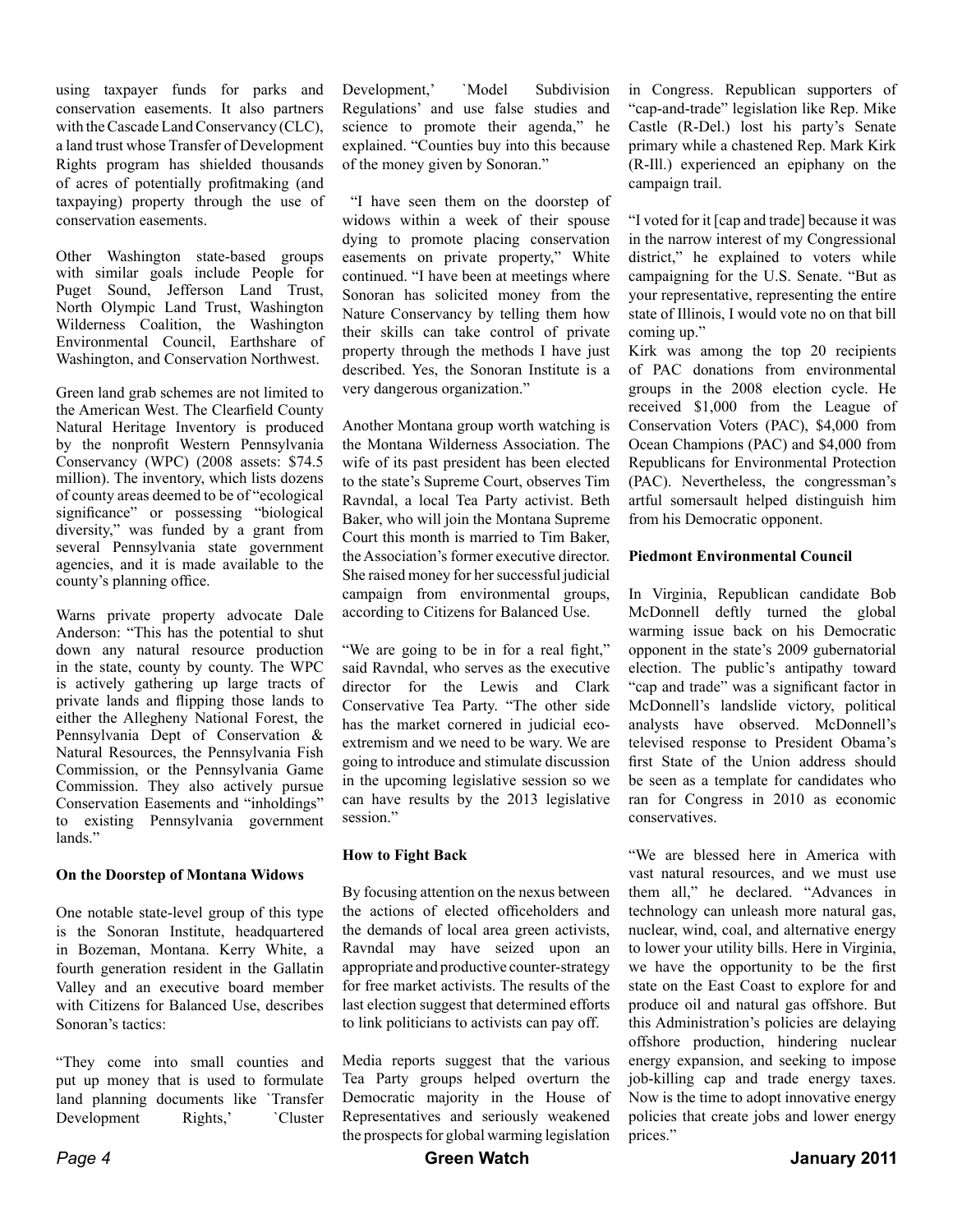Unfortunately, McDonnell won't realize his robust vision of economic development if state-level environmental groups like the 37 year-old Piedmont Environmental Council (PEC) (2009 revenues: \$9 million) succeeds in stopping farmers, landowners and private companies from harvesting natural resources and initiating industrial activities. PEC has greatly enlarged its influence in Virginia by promoting the use of "conservation easements," strict stipulations that preclude meaningful development of private lands. The nonprofit concentrates its efforts within a bucolic area of the state that cuts across nine counties: Albemarle, Clarke, Culpepper, Fauquier, Greene, Loudon, Madison, Orange and Rappahannock.

However, Piedmont's greatest strength is its ties to local communities, especially to people of wealth and influence, lawyers and artists who live along rural roads and on country estates and who are determined to block industrial and commercial activity. Piedmont partners with the Virginia Conservation Network (VCN), a state affiliate of the National Wildlife Federation, and with other national groups such as the Union of Concerned Scientists, the Sierra Club, the Natural Resources Defense Council and The Nature Conservancy. But while the national groups may provide research and policy expertise, the ability to mobilize local people and resources is crucial. Big money media campaigns don't stand a chance against invitations to have coffee and discuss issues in a neighbor's parlor.

PEC's revenue stream has experienced steady growth in just the past few years, according to its 990 forms. In 2008, it reported total revenue of \$7,799,684 versus \$6,905,323 in 2007. Apparently, it is very popular with key donors.

**January 2011 Green Watch** *Page 5* In 2009, it received \$134,250 from the William M. Backer Foundation, \$100,000 from the Bank of America Charitable Foundation, \$150,000 from The Mousetrap Foundation, \$75,000 from the Community Foundation for The National Capital Region. In 2008 PEC received \$25,000 from The Keith Campbell Foundation for the Environment, \$25,000 from the Wolf Creek Charitable Foundation, \$50,000

from The Community Foundation for The National Capital Region and \$140,000 from The Frederick Henry Prince Testamentary Trust Nect, \$100,000 from the MARS Foundation, \$90,000 from the Wrinkle in Time Foundation, \$108,500 from the Vanguard Charitable Endowment Program, \$180,00 Frederick Henry Prince Trust 79 47 Nect, \$190,000 from the William Backer Foundation, \$245,000 from the Agua Fund and \$150,000 from the George L. Ohrstom Foundation.

"Small environmental groups as well as the large well known ones are systematically undermining the economic vitality of America," says Chuck Cushman, executive director of the American Land Rights Association. They are pushing land use regulations and land lock ups to such a degree that they are killing the economic ecosystem of rural America and blocking the development of jobs and communities while limiting access to productive lands. In the long run, the small environmental groups are hurting America while trying to do what they perceive as good. But the cumulative impact of all of them going in the same direction with a top down 'for the good of all' approach is strangling rural America and forcing rural people off their land, off Federal land, out of their jobs and business and into the cities. The economic competitiveness of America is being gradually undermined by this process."

#### **Center for Climate Change Strategies**

The Washington, DC-based Center for Climate Change Strategies (CCS) (2008 revenue: \$5.9 million) is not a state-based group, but it does work at the state level. CCS avoids dealing with state legislatures and works directly with compliant governors from both parties to devise state policies regulating carbon emissions. Chris Horner, a Competitive Enterprise Institute senior fellow, has tracked how the group operates. (See CRC's Organization Trends, April 2008) Created in 2004, Horner says CCS "bypasses the state legislatures' traditional role in formulating policy, supplanting them with an activist-led process. Only later are legislators brought in to ratify policies crafted by a rigged cookie-cutter process. When it's done right, the CCS process leaves lawmakers

the sole option of rubber-stamping its policy prescriptions. A legislator who fails to do that risks incurring the wrath of CCS allies in the environmental movement as well as political heat from the governor who brought CCS into the process in the first place." According to its web site, CCS has played a policymaking role in 36 states.

#### **Conclusion**

Tea Party activists celebrated when the big national environmental groups failed to secure a "cap and trade" law from Congress. But they should remain mindful that small environmental groups exercise great influence not only in local communities, but they can have a major influence on national politics. It's been said 'all politics is local.' If national policymaking is stymied by divided government during the next two years, environmental groups will turn their attention to the states. Let's not forget that it was California's Republican Governor Arnold Schwarzenegger who began the cascade of state-level "cap and trade" regimes four years ago. His Global Warming Solutions Act (AB 32), served as the model for restrictive policies in other states, including Washington, Oregon, Connecticut, Maryland and New Jersey.

A state government can constrict liberty just as effectively as the federal government; and a small green group can wreak just as much economic havoc as a large one.

*Kevin Mooney is an investigative reporter based in Washington D.C.*

*GW*

#### **Please consider contributing now to the Capital Research Center.**

**We need your help in the current difficult economic climate to continue our important research.**

**Your contributions to advance our watchdog work is deeply appreciated.**

**Many thanks,**

**Terrence Scanlon President**